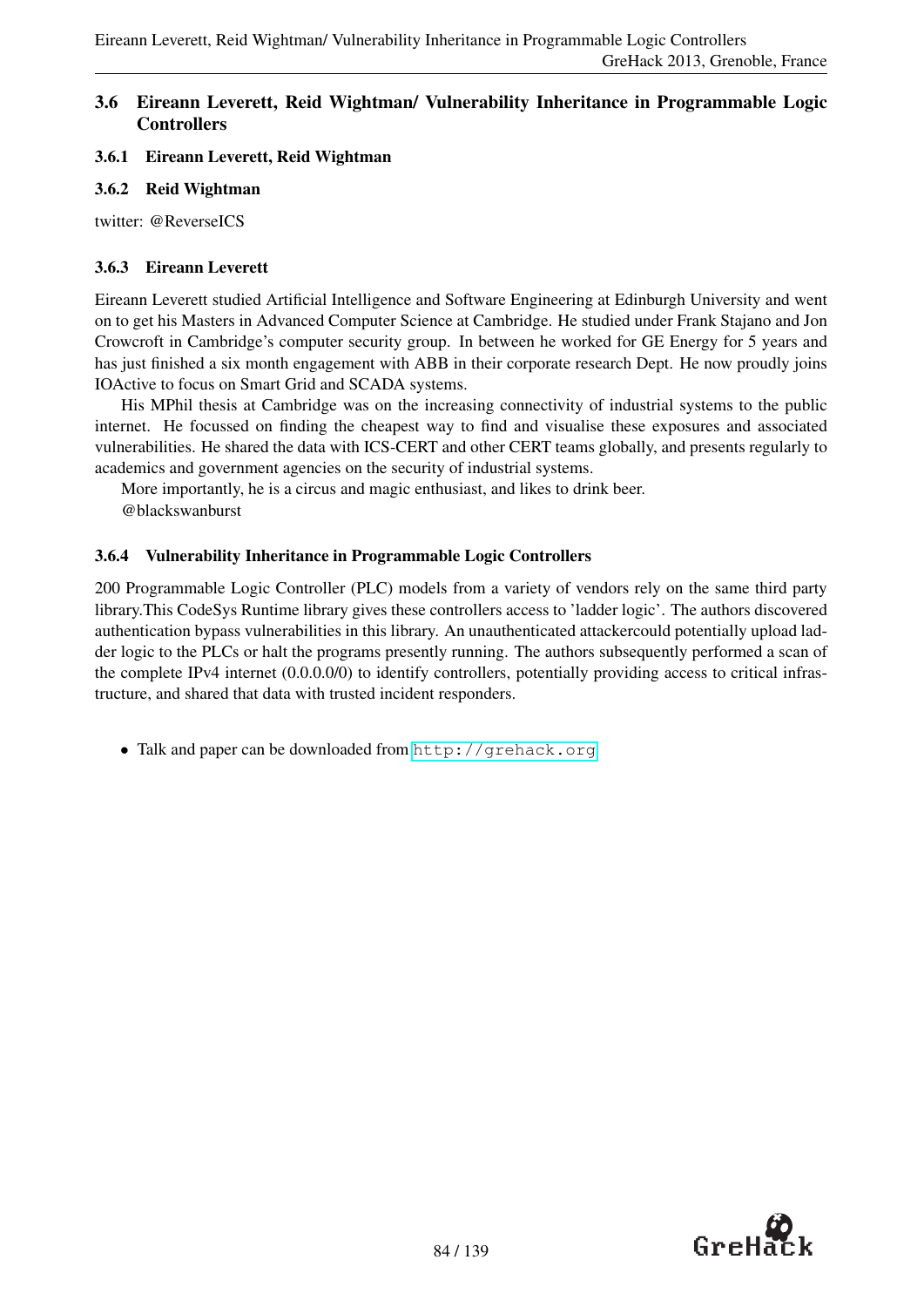# Vulnerability Inheritance in Programmable Logic Controllers

Eireann Leverett and Reid Wightman ´

701 5th Avenue, Suite 6850 Seattle, WA 98104 http://www.ioactive.com

Abstract. 200 Programmable Logic Controller (PLC) models from a variety of vendors rely on the same third party library. This CodeSys Runtime library gives the controllers access to 'ladder logic'[2]. The authors discovered authentication bypass vulnerabilities in this library. An unauthenticated attacker could potentially upload ladder logic to the PLCs or halt the programs presently running. The authors subsequently performed a scan of the complete IPv4 internet (0.0.0.0/0) to identify controllers, potentially providing access to critical infrastructure, and shared that data with trusted incident responders.

Keywords: Programmable Logic Controller, third party dependency, IPv4/0 vulnerability scan, embedded systems, critical national infrastructure, industrial control systems, security, supply chain, vulnerability inheritance, ladder logic, incident response

### 1 Introduction

This paper is a humble case study in industrial control systems (ICS) security. It descibes the vulnerabilities present in a number of programmable logic controllers (PLCs), and these vulnerabilities were inherited into the PLCs from the third party library.

The paper is comprised of three basic sections:

- 1. Descriptions of the vulnerabilities found by Reid Wightman.
- 2. Analysis of a full IPv4 scan for vulnerable PLCs, and some elaboration of working with Incident Response (IR) teams.
- 3. Discussion of how multiple failures to detect vulnerabliities can occur from development, to supply chain, and finally to open deployment.

It aims to motivate further discussion of supply chain security and industrial systems security economics.

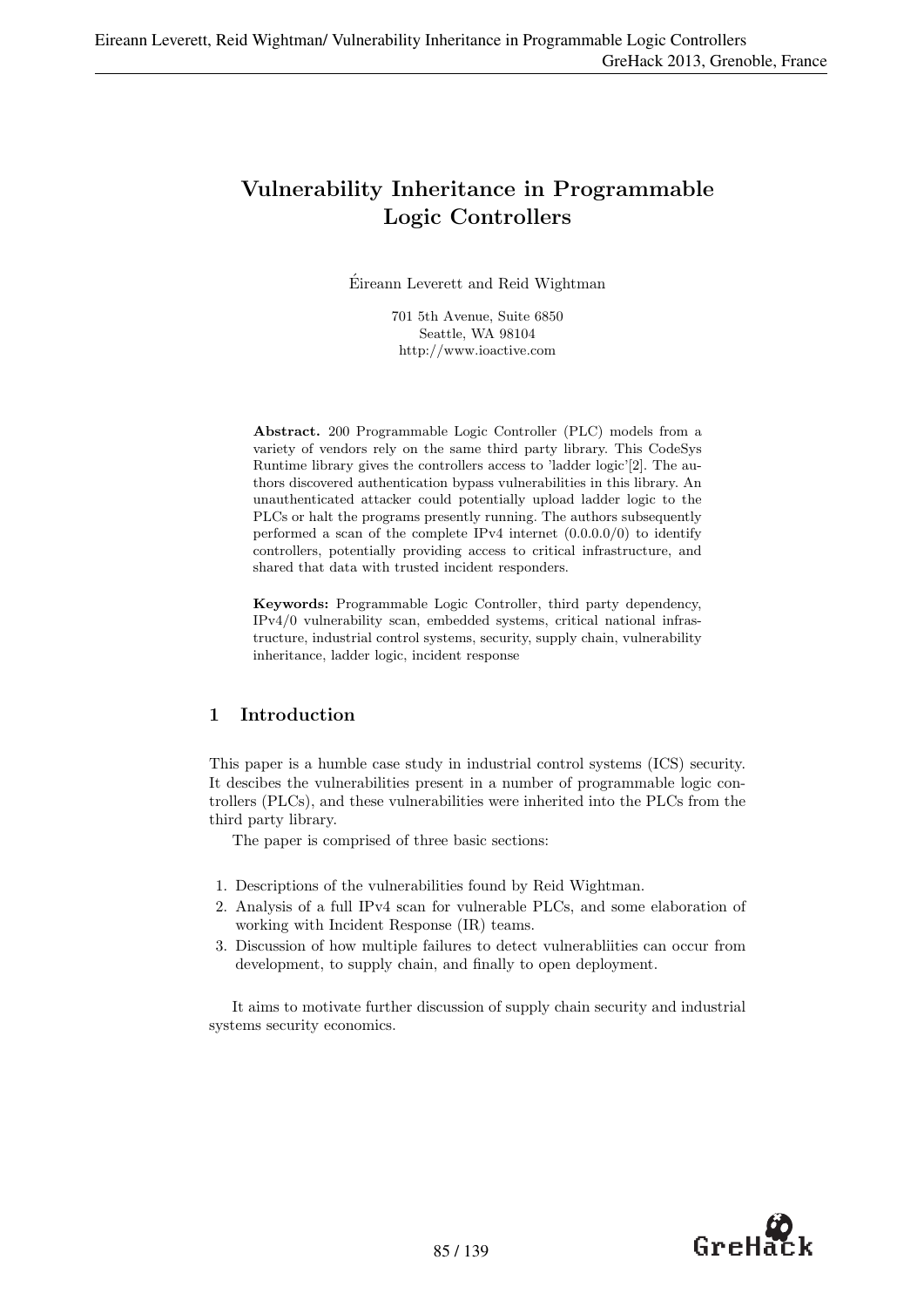## 2 PLCs Inherit Vulnerabilities

### 2.1 Codesys Software

The CoDeSys PLC Runtime can be found on a wide variety of industrial controllers. Everything from low-end valve control PLCs to substation and syncrophasor management systems use the CoDeSys software. The CoDeSys PLC Runtime also runs on a plethora of hardware – everything from embedded Intel x86 CPUs to PowerPC and m68k CPUs runs the software. There is an entire line of microcontrollers fabricated by a chipmaker that are designed specifically for use as CoDeSys processors[14]. The runtime officially supports embedded Windows CE, Linux, and vxWorks operating systems. 3S Software also produces a 'Soft PLC' which is meant to run CoDeSys logic on desktop and server computer systems. Using Soft PLC, these systems can be used for testing or as a distributed control system.



Fig. 1. CoDeSys as part of a PLCs software architecture

The CoDeSys runtime is meant to lower the cost of development for PLC manufacturers. A manufacturer will typically purchase a commercial operating system such as vxWorks, a separate ICS protocol server such as a Modbus or

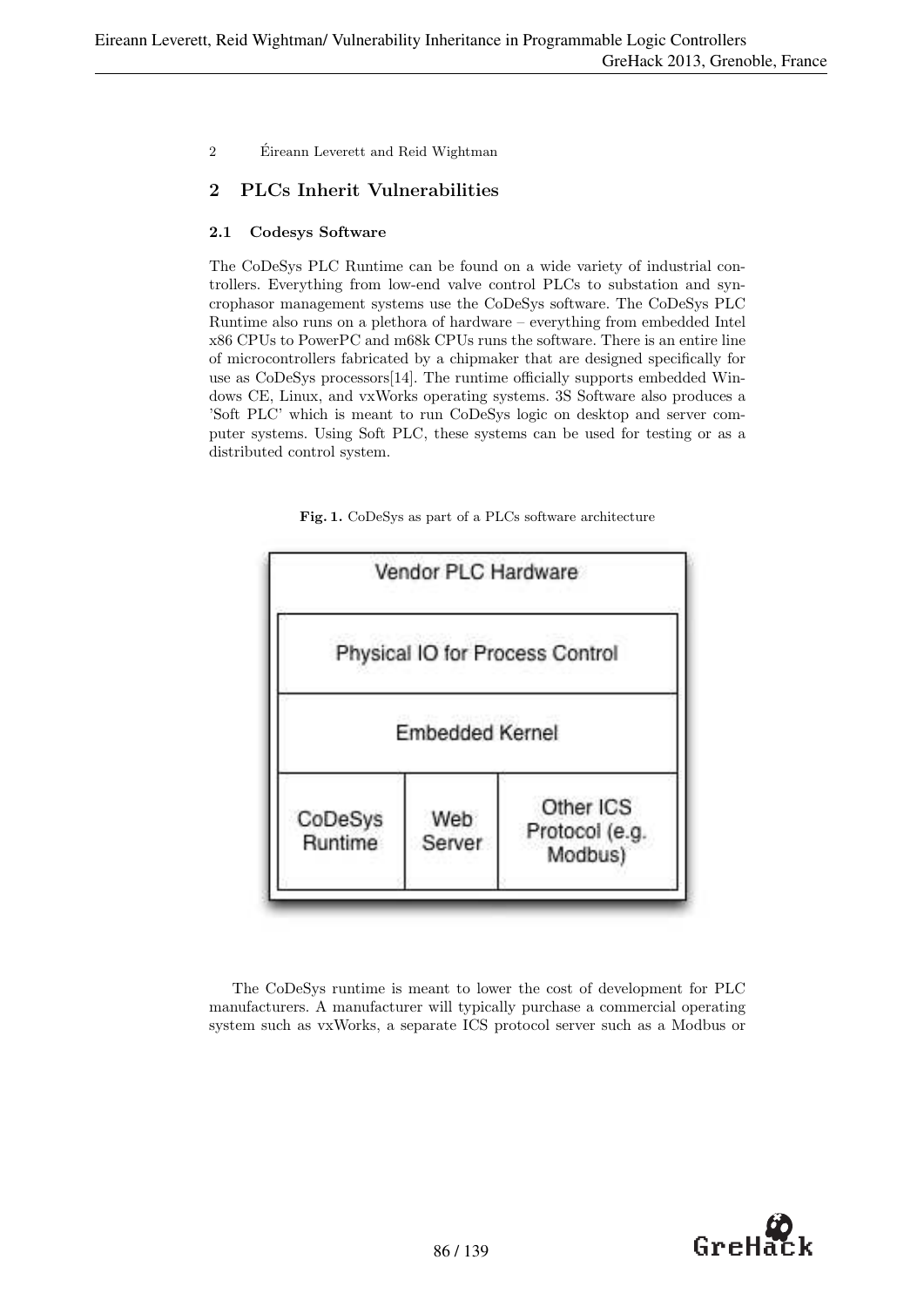DNP3 stack, and perhaps even use another commercial embedded webserver. Combining these software pieces together allows the manufacturer to focus on developing PLC hardware.

As an added bonus, using the CoDeSys ladder logic runtime means that the PLC manufacturer does not need desktop software for writing ladder logic for their PLC. 3S-Software GmbH, the creators of CoDeSys, produce software for writing ladder logic already. The PC software will compile and load ladder logic into the PLC using a small plugin written by the PLC vendor.

#### 2.2 Vulnerabilities in the design phase

The problem is one of insecurities introduced at the design phase of the authentication protocol.



Fig. 2. CoDeSys services provided by the runtime

The CoDeSys runtime listens on a special TCP port (either 1200 or 2455). This port provides three services for controlling industrial processes. These include a command line interface, a file transfer service, as well as the ability to read and write to the PLCs physical IO.

Capabilities available using the CoDeSys runtime include the ability to stop and start the PLCs ladder logic operation, transferring new ladder logic into the controller, and direct manipulation of sensor and actuator data.

Theoretically, these operations can only be done by an authorized person. In reality, no authentication is required to issue these special instructions[10].

3S Software has produced a patched version of their Soft PLC which enables password protection, but for now embedded products are without mitigation [11]. For these products, the vendor that manufactured the PLC will need to create a new firmware image provide their customers with tools to update the PLC. Firmware updates for PLCs are still an incredibly rare thing, and can be very difficult for end users to roll out.

Another problem with the CoDeSys runtime is 3S Software's method of encoding their ladder logic. Ladder logic is encoded as native CPU instructions for

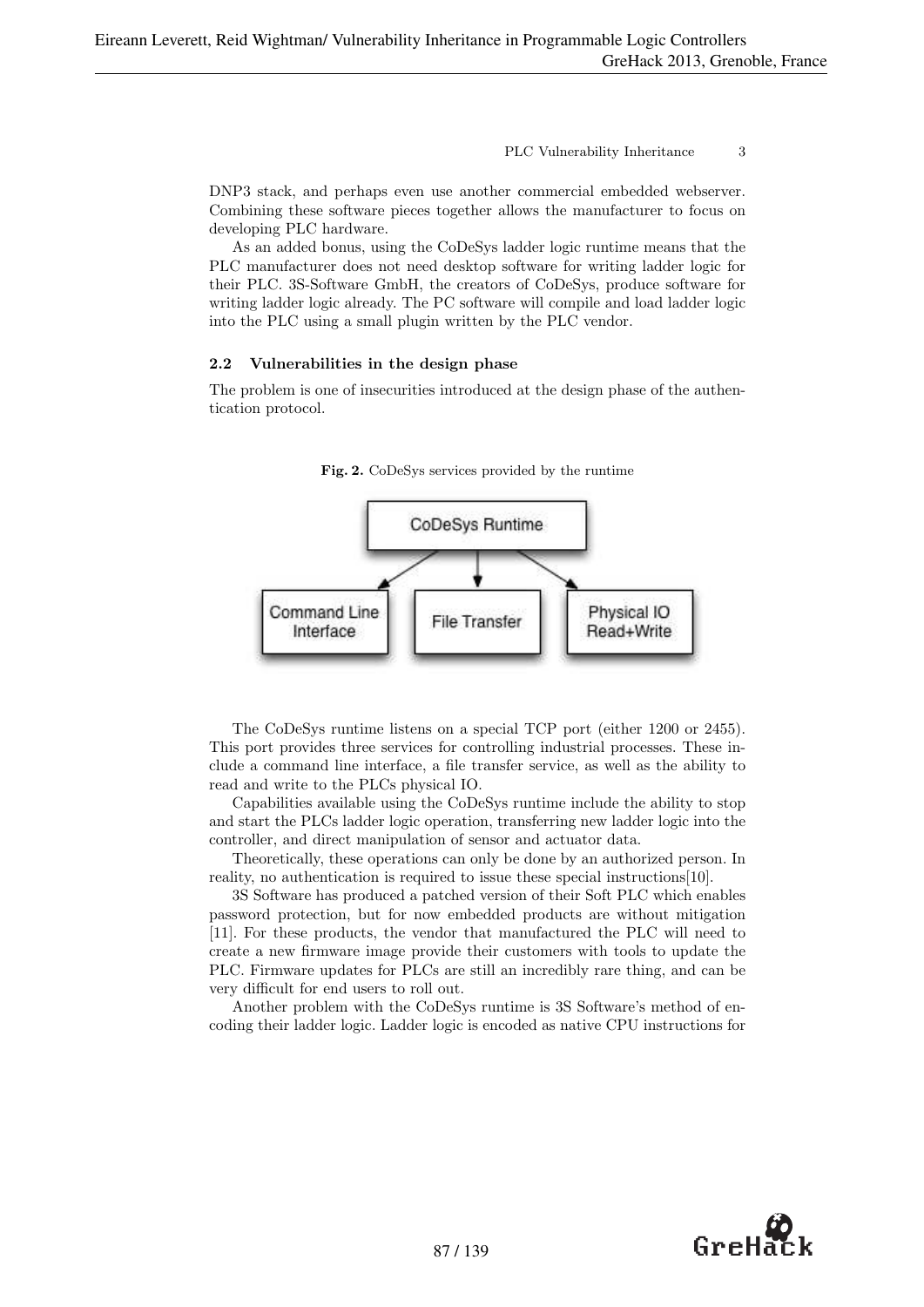the PLCs microprocessor. Generally the CoDeSys process runs with administrative privileges. This is because the ladder logic must be able to read and write to physical hardware outputs. The easiest way for manufacturers to grant this permission is simply to run the CoDeSys Runtime with Administrator or root privileges. As a result, in addition to uploading new ladder logic, a malicious user could insert a rootkit into the PLC. This rootkit could easily block future logic updates.

Yet another problem with the CoDeSys runtime is the file transfer mechanism. File transfer is used by the PC software to enable the transfer of ladder logic, as well as to read a ladder logic program from the PLC.

Ladder logic is typically installed on a PLC using a file called DEFAULT.PRG. A second file, DEFAULT.CHK, acts as a checksum to ensure that DEFAULT.PRG was transmitted successfully. The file transfer mechanism makes no attempt to inspect for directory traversal. As a result, the CoDeSys runtime will allow reading and writing to any file on a typical PLC.

The concinnity of all this is an affected controller that has no process control integrity. Anyone with access to a network hosting an afflicted PLC can update the logic in the PLC, and can thus control the process<sup>1</sup>. In addition, it can allow an attacker to use an afflicted PLC as a persistent foothold on a process control network. In fact, malicious attackers may have already figured this out themselves.

In addition to the vulnerabilities found by the Reid Wightman, another researcher discovered other vulnerabilities[12]. This demonstrates independantly that the quality assurance teams at CoDeSys have failed to capture escaping security defects on multiple occasions. This is not uncommon because we know the cost of failure lies with their customers. Perhaps we can take refuge in 'Caveat emptor' then, as a protection against vulnerable systems?

Unfortunately, the defects appear to be inherited in over 200 types of products and devices. In a world where industrial system downtime can cost millions per hour[6], it would be expected that some supply chain quality assurance would have detected these vulnerabilities. However, to the best of the authors' knowledge only one company avoided these defects by using a threat modelling process. How can 200 product lines fail to establish that a password can be bypassed, allowing rogue ladder logic upload? To those less familiar with these systems, this is an equivalent of remote code execution from an unauthenticated attacker.

This then leaves us to assume that owners and operators of such vulnerable and important equipment would at least never place it on the open internet. Unfortunately, the authors were able to find roughly 600 vulnerable devices running directly on the open internet, as discussed in the next section.



 $^{\mathrm{1}}$  E.G. those that the authors found on the open internet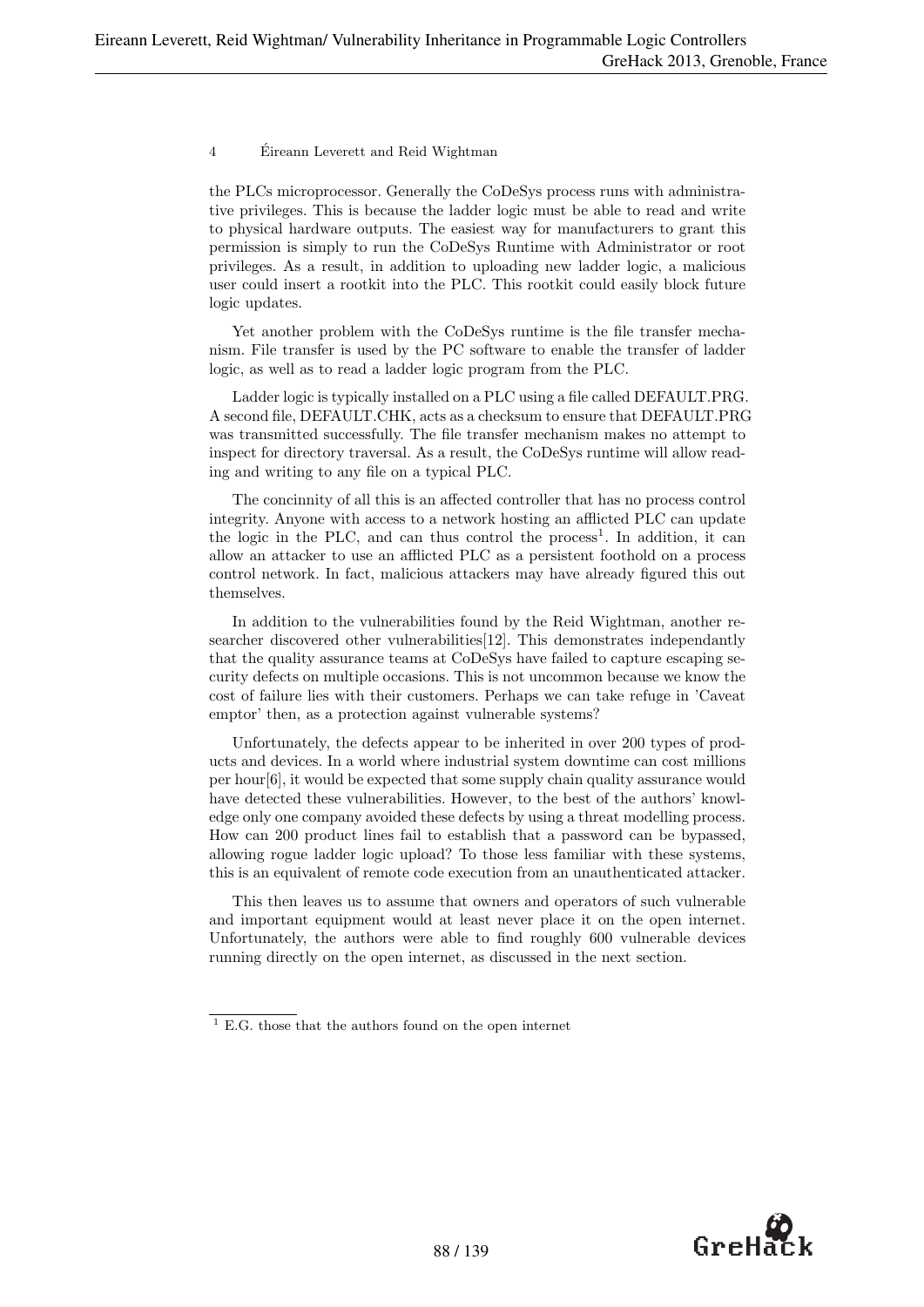### 3 The Scan and The Incident Response

#### 3.1 0.0.0.0/0 vulnerable CoDeSys device scan

Based on other works [9], the authors believed they would find some of these devices deployed (and thus exposed) on the open internet. Having determined that they would not crash a device with the scanning script, they set out to scann IPv4 and find out how many vulnerable controllers there were. To accomplish this task two linux machines were hosted in two different countries. The scan methodology consisted of two stages:

- 1. Using UnicornScan[7] to determine machines with either TCP port 1200 or 2455 open. Please see Figure 3
- 2. Using an NMAP NSE script to determine which of this subset was a vulnerable CoDeSys device. Please see Figure 4

The first task took about 6 months and the second about a week to complete. In total the project spent approximately \$500 USD in hosting costs. Reserved blocks were ignored and people who contacted us with a cease and desist were removed from the blocks to be scanned. They were able to find us via a webpage hosted on the servers, if they detected the scans. The contact info page contained this text:

This server is conducting an internet survey of devices which run the CoDeSys protocol.

The CoDeSys protocol is used in many industrial control applications and contains serious vulnerabilities which could impact the integrity of control systems which use it. The scan sends a harmless query for the version of CoDeSys running, to verify that the IP is speaking the CoDeSys protocol.

This protocol should not be internet-facing. This scan will determine internet-facing controllers and note what their underlying operating system is.

Findings will be shared with the appropriate IP block administrator (if available) as well as the responsible CERT team (if available) so that the controller can be secured.

If you'd like to be added to the blacklist from this scan, please send an email to admin@example.com

The following IP address is used in the scan: xxx.xxx.xxx.xxx

Amusingly, one organsiation asked us to stop scanning their network but couldn't tell us what their IP range was! Luckily, they understood the value of

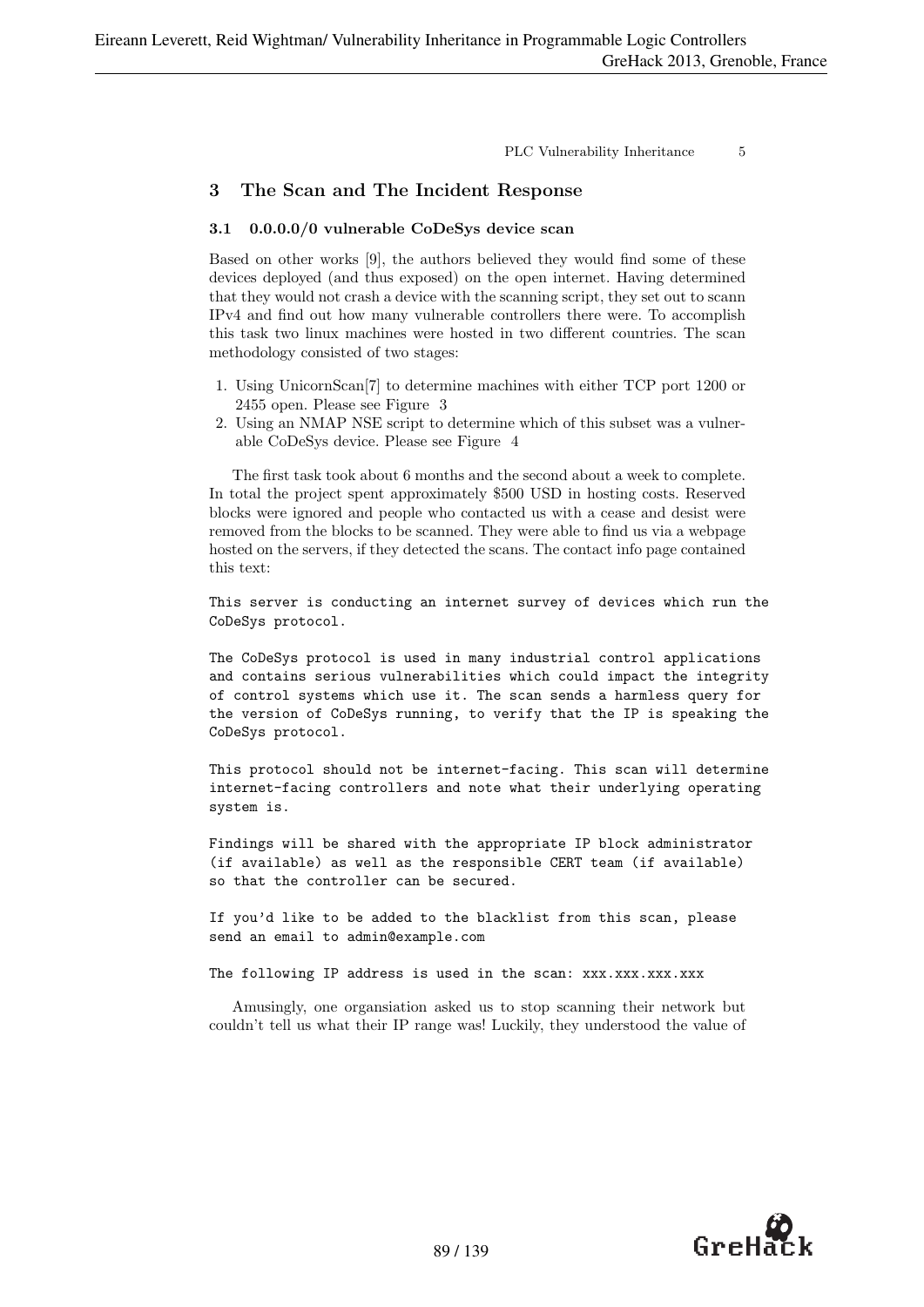our research and just asked to be informed if they had any vulnerable equipment. In total the researchers received 11 cease and desist letters while using a packet per second rate of 750. This means the majority of people do not detect scans at that rate, or are not interested in these ports. Again this underscores the vulnerability of industrial systems in a new way, with most organisations failing to detect reconnaissance on those vulnerable systems.

It will no doubt be asked why the authors did not choose to use ZMAP [13]. The answer is simply that this scan was conducted over the winter of 2012 and spring of 2013. At that point the ZMAP work cited had not been published. We will return to the appearance of ZMAP and its impact in a later section.

Below we provide two Hilbert Curve heatmap visualisations of the output of each stage. They were constructed using IPv4 Heatmap software available from the Measurement Factory[8]. Both images visualise one pixel as a /14 netblock. The authors expected a concentration to exist in certain netblocks. However, either the numbers are too small, or concentrations don't occur as we expected.

|             | APNIC                 | APNIC           |                           | DEC         |                |                    |       |                          |                            |                                       |             |             |
|-------------|-----------------------|-----------------|---------------------------|-------------|----------------|--------------------|-------|--------------------------|----------------------------|---------------------------------------|-------------|-------------|
| GE          | RIPE Nerox            |                 | <b>AT&amp;T</b> Apple MIT |             |                | <b>ARIN PISA</b>   |       |                          |                            |                                       |             |             |
|             |                       |                 |                           |             | DISA DISA ARIV |                    |       | Multicast<br>224.0.0.0/4 |                            |                                       | Reserved    |             |
| <b>RÍPE</b> |                       | IBM             |                           | <b>FERE</b> |                | APNIC              | DISA  |                          |                            |                                       |             |             |
|             | <b>SITA</b>           |                 |                           | AT&T        | Herit          | APNIC EIRE         |       | 2. Phalis                |                            |                                       |             |             |
| 1. IAN      | <b>USPS</b>           |                 |                           |             |                | APNIC              | - 57  | <b>RACE AND</b>          | MOLE<br>an y               | Fivirie                               | 计定位         |             |
|             | <b>FATO</b>           | $ F^2$ $\Box$   |                           | ľĖ,         |                |                    |       | US-DOD                   |                            |                                       |             |             |
|             | k¥ ≧lemc              |                 |                           |             |                |                    | APNIC | narawa<br>Mga B          | <mark>ਸਿੰਘ ਨੇ</mark> ਮਿਤੀਮ | 43 KB                                 | ķ.          |             |
|             |                       |                 |                           |             |                |                    |       | 212'0'0'0.07             |                            | ปีย์ของกฤษมี อ<br><b>LACITIE</b>      |             |             |
|             |                       |                 |                           | APM I.C     |                | *ana. <sup>3</sup> | deu c |                          |                            | 186.0 0 0 0<br>RIPE <mark>MRIN</mark> |             |             |
| a an        | <b>TO 22</b><br>k. PE | <b>SOUTHERN</b> |                           | 120.0.0.076 |                |                    |       |                          |                            | $\bigoplus$ MIC                       | rija E      |             |
| كتفت        | ولأكلمهم              | المناوية        |                           |             |                | AP N9FC            |       |                          |                            | $182.0$ $R/M_c$                       |             | <b>RIPE</b> |
|             |                       | 72 stuffs.48/6/ |                           |             |                | M <sub>a</sub> sa  |       | Various Registries       |                            |                                       | ीय प्र      | APMIC       |
|             |                       |                 |                           |             |                |                    | 地理机   | 128.0.010/3              |                            |                                       |             |             |
|             |                       |                 | š                         | huana Mit   |                |                    |       |                          |                            |                                       | ARTĂ        |             |
|             |                       | 8010* 04077     |                           | ARIN MPNIC  |                | ARIN JARIN.        |       |                          |                            | 160.0.0.0/5                           |             |             |
|             |                       |                 |                           | APNIC       |                |                    | APNIÇ |                          |                            |                                       | 168.0.0.0/6 |             |

Fig. 3. Task One: Open TCP port 1200 or 2455

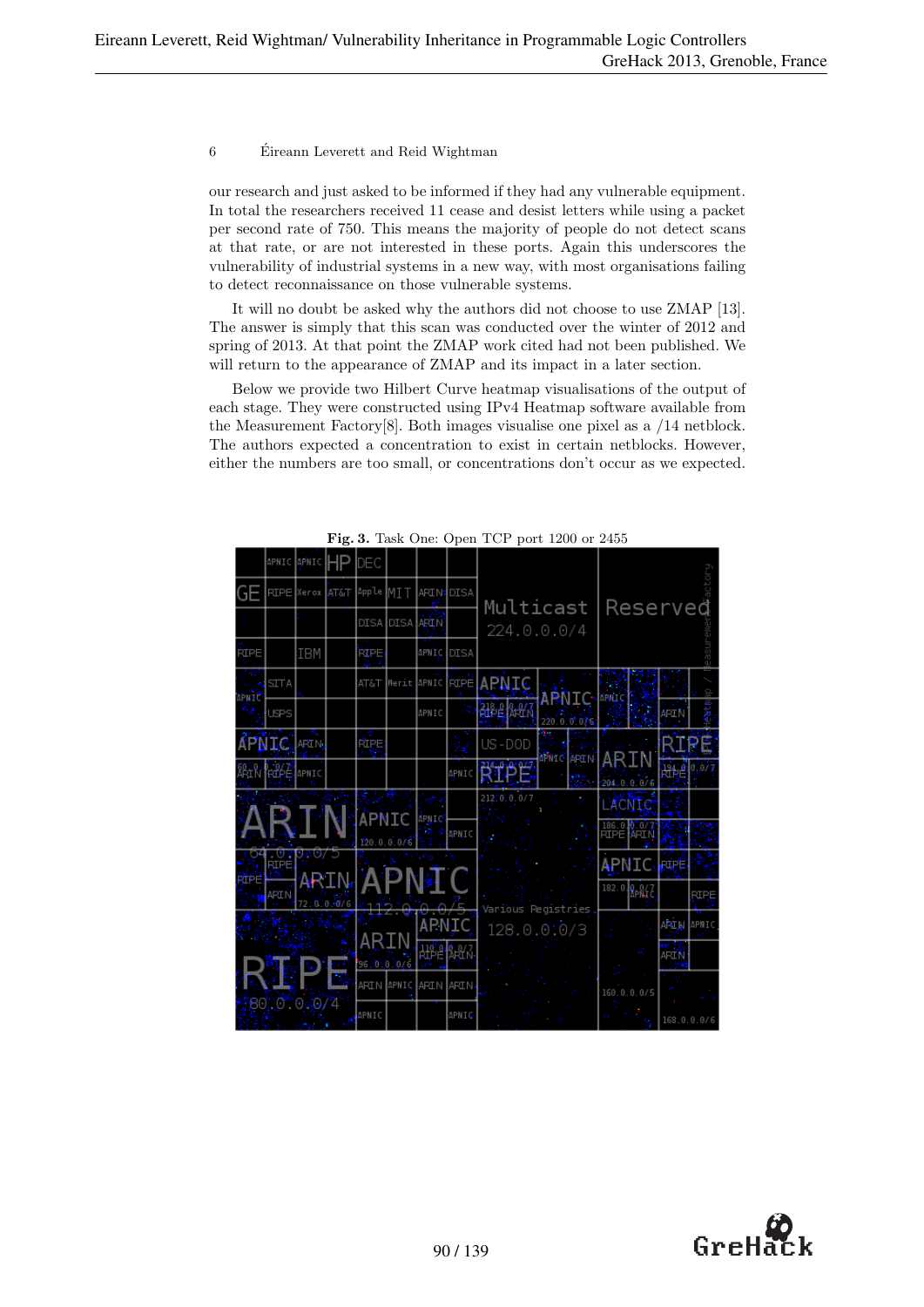|                                        | APNIC APNIC HP |                 | IDEC               |                |                 |            |                        |       |             |                          |                   |             |
|----------------------------------------|----------------|-----------------|--------------------|----------------|-----------------|------------|------------------------|-------|-------------|--------------------------|-------------------|-------------|
|                                        | RIPE Nerox     | <b>AT&amp;T</b> | Apple MIT          |                | ARIN DISA       |            | Multicast              |       |             |                          | Reserved          |             |
|                                        |                |                 | DISA               |                | DISA ARIN       |            | 224.0.0.0/4            |       |             |                          |                   |             |
| RIPE                                   | IBM            |                 | <b>RIPE</b>        |                |                 | APNIC DISA |                        |       |             |                          |                   | easu        |
| <b>SITA</b><br>APNIC                   |                |                 | AT&T               |                |                 |            | Merit APNIC RIPE APNIC | APNIC |             | APNIC                    |                   | 여박          |
| <b>USPS</b>                            |                |                 |                    |                | APNIC           |            | ้มะย¶มะ∧ั              |       | 220.0.0.0/6 |                          | ARIN              | eatm        |
| APNIC                                  | ARIN           |                 | <b>RIPE</b>        |                |                 |            | US-DOD                 |       | APNIC ARIN  | ARIN                     |                   |             |
| 8Aî Nî Îrî 6Ê <mark>l</mark> apni c    |                |                 |                    |                |                 | APNIC      | 西北                     |       |             | 204.0.0.0/6              | 饰尾                | 10.0/7      |
|                                        |                |                 | APNIC              |                | APNIC           |            | 212.0.0.0/7            |       |             | LACNIC                   |                   |             |
| २ा                                     |                |                 |                    | 120.0.0.0/6    |                 | APNIC      |                        |       |             | 186.0.0.0/7<br>RIPE ARIN |                   |             |
| 64<br><b>RIPE</b><br>FIPE <sup>"</sup> | .U.U.U/5       |                 |                    |                | APNIC           |            |                        |       |             | APNIC                    | FIF E             |             |
| <b>ARIN</b>                            | ARIN           | 72.0.0.0/6      | 112.               | <del>0.0</del> |                 |            | Various Registries     |       |             | 182.0 BPALE              |                   | <b>RIPE</b> |
|                                        | the states     |                 |                    |                | APNIC           |            | 128.0.0.0/3            |       |             |                          | <b>ARIN</b> APNIC |             |
|                                        |                |                 | ARIN<br>96.0.0.0/6 |                | <b>ABA 1887</b> |            |                        |       |             |                          | <b>ART N</b>      |             |
|                                        |                |                 |                    | ARIN NAPNIC    | Jarin Jarin     |            |                        |       |             | 160.0.0.0/5              |                   |             |
| 80.0.0:0/4                             |                |                 | APNIC              |                |                 | APNIC      |                        |       |             | $\sim$                   |                   | 168.0.0.0/6 |

Fig. 4. Task Two: 600 vulnerable CoDeSys devices

After analysing the results, it became clear that the bulk of vulnerable CoDeSys controllers existed primarily in RIPE3, with a smaller amount in ARIN space. The authors cannot account for this other than to suggest that these registries cover primarily industrialised nations. The Ten Autonomous System Numbers with the largest number of exposed PLCs is listed in Table 1.

In Table 2 we can see that the first ten countries account for 66% of the vulnerable CoDeSys systems found on the internet. This and the table above motivate our work sharing these vulnerable systems with CERTs who are interested in collaborating with us. It is clear that by working through them to contact vulnerable asset owners, we can make a substantial impact with just a few collaborations.

We know that not all of these systems will be classified as critical national infrastructure (CNI), however we have found that finding exposed industrial systems is a decent proxy towards protecting CNI. To put it concisely, CNI is often a subset of ICS/SCADA systems. More importantly, criticality effects can be produced by affecting a large number of non-critical devices. Consider for

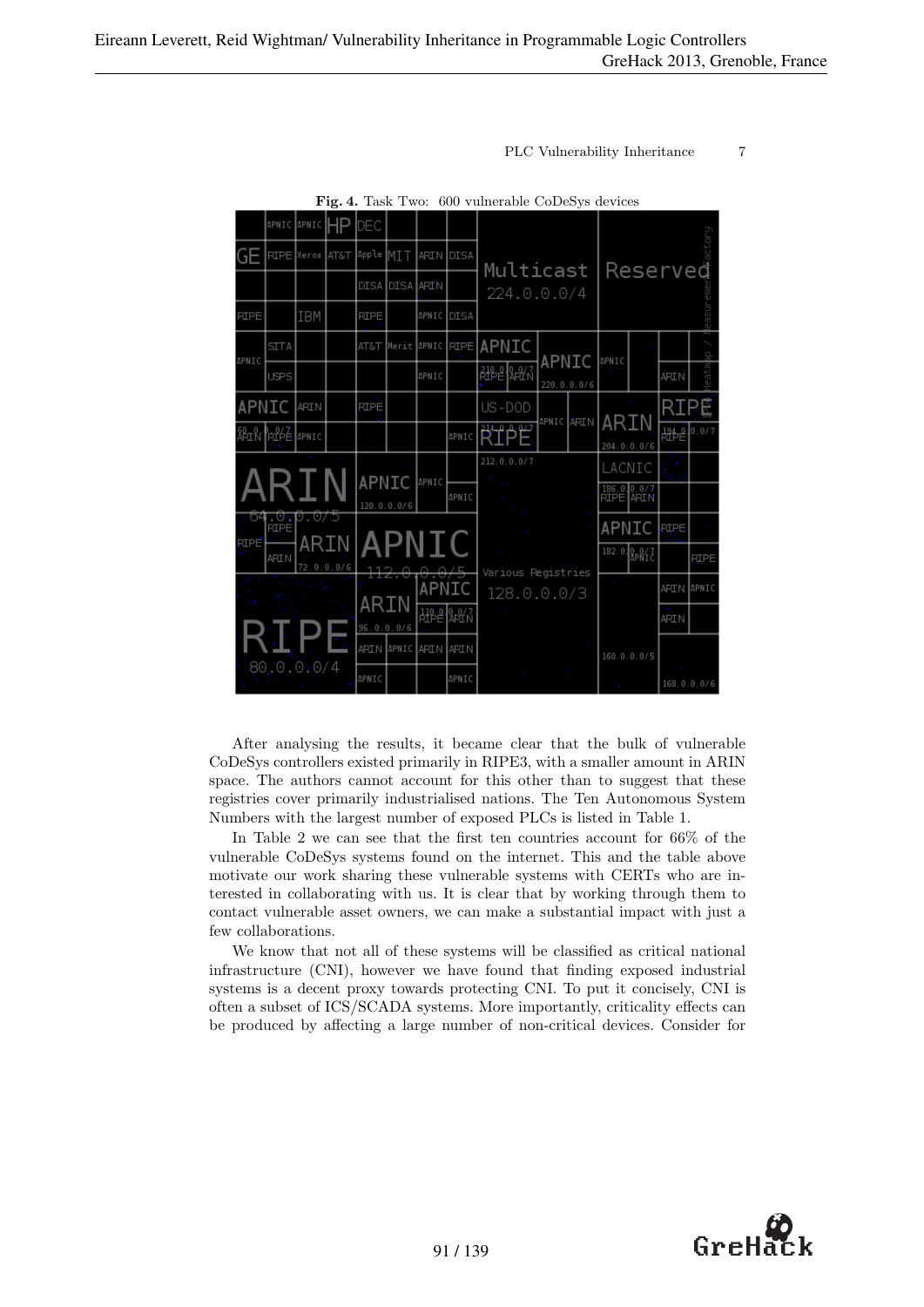| PLCs Found ASN CC Registrar AS Name |          |  |                                                     |
|-------------------------------------|----------|--|-----------------------------------------------------|
| 9                                   |          |  | 6327 CA arin Shaw Communications Inc.               |
| 9                                   |          |  | 6830 AT ripence Liberty Global Operations B.V.      |
| 12                                  |          |  | 5610 CZ ripence Telefonica Czech Republic, a.s.     |
| 21                                  | 28929 IT |  | ripence ASDASD-AS ASDASD srl                        |
| 25                                  |          |  | 12605 AT ripencc LIWEST Kabelmedien GmbH            |
| 28                                  |          |  | 3269 IT ripence Telecom Italia S.p.a.               |
| 28                                  |          |  | 3303 CH ripence Swisscom (Switzerland) Ltd          |
| 43                                  |          |  | 1136 EU ripence KPN Internet Solutions <sup>2</sup> |
| 43                                  | 286      |  | EU ripence KPN Internet Backbone                    |
| 44                                  |          |  | 3320 DE ripence Deutsche Telekom AG                 |

Table 1. Ten Autonomous Systems containing the largest number of vulnerable PLCs

example if an attacker decided to target all of the vulnerable devices within a single country.

Since Italy has the largest number in this particular study, let us use it as an example. We are left to wonder what the effect would be of a simple attack such as 81 industrial system devices ceasing to function at the same time. Obviously there are more subtle uses that require more reconnaisance and intelligence to create, an effect noted in this excellent paper[1].

Table 2. Ten Countries containing the largest number of vulnerable PLCs

|    | PLCs Found Country Code |
|----|-------------------------|
| 21 | СA                      |
| 21 | ES                      |
| 29 | CZ                      |
| 33 | AT                      |
| 33 | US                      |
| 38 | CН                      |
| 60 | PL                      |
| 64 | NL                      |
| 80 | DE                      |
| 81 | IТ                      |

#### 4 How do such vulnerabilities bypass detection?

While these authentication bypass issues escaped the QA team at CoDeSys, it is not surprising or particularly uncommon. Software defects have been with us for a very long time. What is more surprising is that the companies integrating these libraries also did not detect such vulnerabilities. Do software and firmware teams relying on third party software simply integrate it without testing? Clearly,

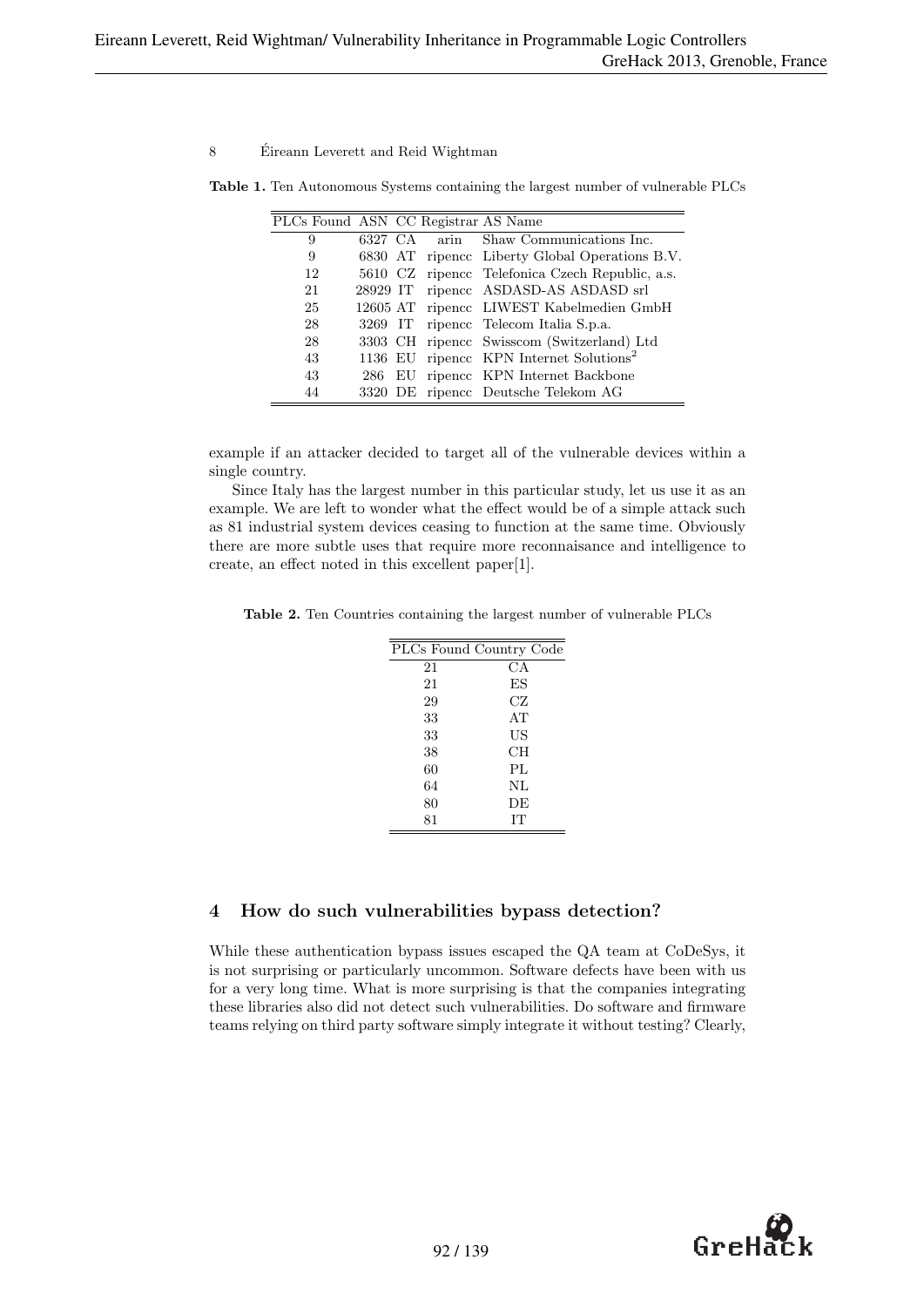| PLCs Found Registry |         |
|---------------------|---------|
| $\mathbf{\Omega}$   | afrnic  |
| 4                   | apnic   |
| 6                   | lacnic  |
| 54                  | arin    |
| 526                 | ripencc |

Table 3. Number of Vunerable Devices per RIR

the laudable approaches documented in scholarly articles are not reaching the engineering teams[5].

The most shocking thing to these researchers is that one year after an ICS-CERT alert went out to these companies, 600 vulnerable devices can be still be found on the open internet. Other work tells us that the average patch time in SCADA environments is 18 months[6]. However, we do find it surprising that vulnerable systems have not been removed from their internet exposure during that period. We can only assume either other mitigations are in place, or that the awareness campaign has yet to penetrate these corners of ICS device deployment.

### 5 Conclusion

Disregarding the researchers' time, the cost of this exercise is approximately .86 (USD) cents per vulnerable device found. Using a similar approach in the past the authors' were able to find devices at a cost of roughly \$1.56 per device. We aim to motivate other researchers to adopt the same approach and log their cost per device as a future metric. Why would this metric be interesting or novel?

There are 9 reasons:

- 1. This metric is methodology and technology independant.
- 2. As costs for parallelisation fall this is incorporated into the metric.
- 3. As newer, faster scanners (such as ZMAP) are developed this is also included in the metric.
- 4. The density of vulnerability across a network space is factored into the metric.
- 5. Partial scans can still be used for metrics.
- 6. We understand the cost to attackers of finding opportunistic targets.
- 7. We understand the low cost to this methodology of defending.
- 8. We understand the change over time in the lifecycle of exposure and vulnerability.
- 9. It naturally translates a technical problem into an economic one ready for debate and policy discussion.

Let us test the assumptions of these metrics by extrapolating the results onto a theoretical use of ZMAP. In early 2012 it cost the authors of this paper .86 cents per vulnerable CoDeSys device. If they had used ZMAP instead, but the same hardware and approach the cost would have been .11 cents per device. For

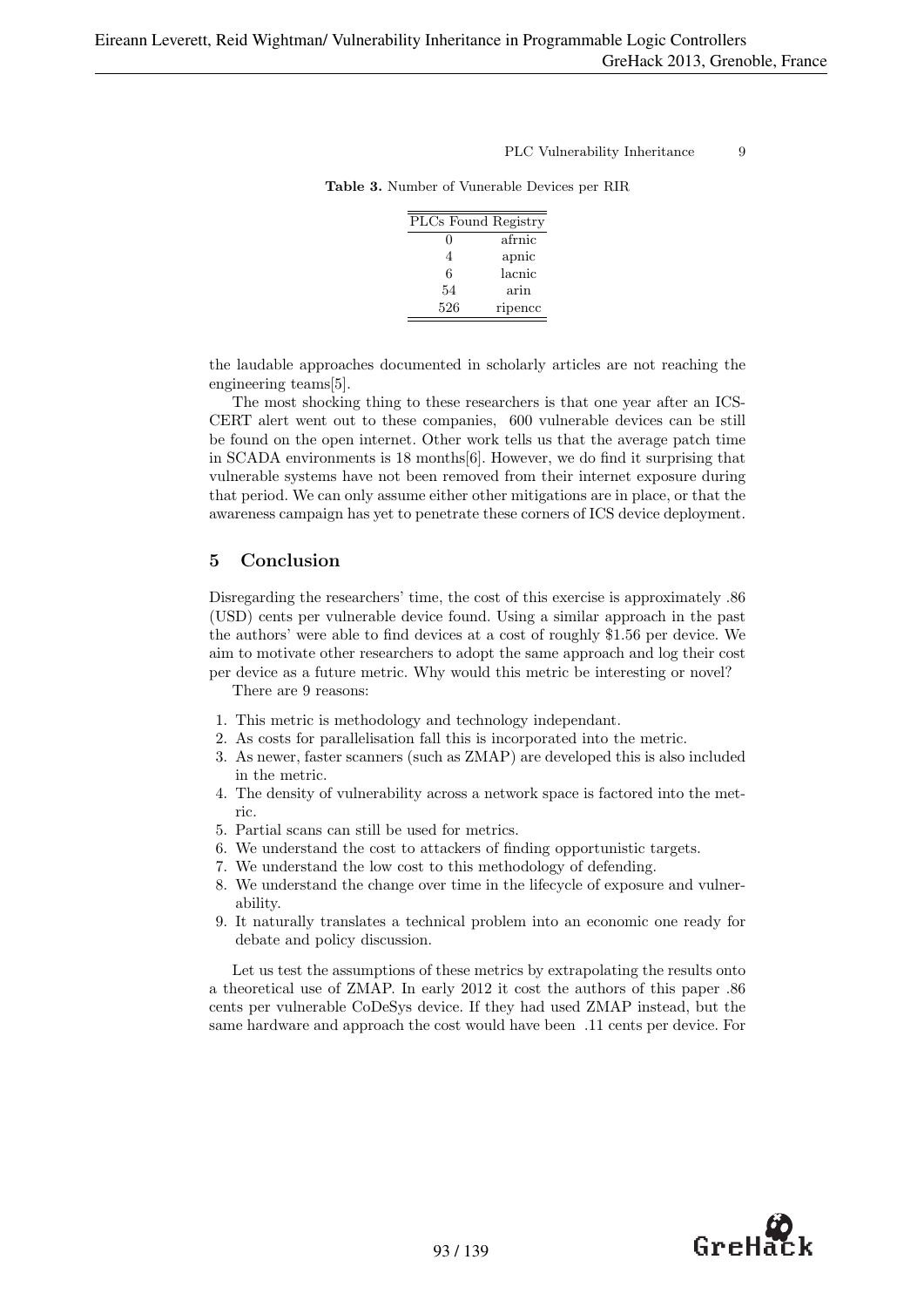clarity, that's 2 machines at 35 per month, with the scans completing in a single week. The authors would not scan as quickly as possible, because they believe this generates more trouble for sysadmins, and more cease and desist letters for themselves (thus a week).

This clarifies the falling cost of reconnaisance for attackers, and makes it clear that defenders could benefit from this approach if we remove legal and administrative barriers to doing so. We believe this metric is the primary contribution of this paper, and the NSE script for finding vulnerable CoDeSys systems a secondary contribution. The rest of the paper is simply a published record of the authors' efforts to help secure the industrial systems of any country in the world over a six month period.

Considering the riduculously low cost of finding these vulnerable devices, why hasn't CoDeSys done this work themselves? This suggests market failure for ICS security to the authors, although they freely admit they are not economists. Perhaps we can motivate an economist to examine this case study and publish their findings. By publishing our costs, we hope this becomes possible in the future.

The authors think this is an incredibly cheap approach to helping nations secure their industrial control infrastructure, and as a side effect, verify and enhance the protection of their critical national infrastructure. If it sounds crazy to spend a portion of the money allocated to cyber defense scanning for vulnerabilities, we would like to point the reader toward excellent work in the security economics of malware mitigation at scale[4][3]. Where the compromise of industrial infrastructure has the potential to levy a heavy cost incident to society, isn't scanning and remediating through incident response teams one of the quietist and most cost effective ways of reducing national attack surfaces?

#### References

- 1. Rid, Thomas. "Cyber War Will Not Take Place" Journal of Strategic Studies, (2012)
- 2. Ladder Logic, http://en.wikipedia.org/wiki/Ladder logic
- 3. Hofmeyr, Steven, et al. "Modeling internet-scale policies for cleaning up malware." Economics of Information Security and Privacy III. Springer New York, ( 2013)
- 4. Clayton, Richard. "Might Governments Clean-up Malware?." Communication and Strategies 81 (2011)
- 5. Reichenbach, Frank, et al. "A Pragmatic Approach on Combined Safety and Security Risk Analysis." Software Reliability Engineering Workshops (ISSREW), 2012 IEEE 23rd International Symposium on. IEEE, (2012)
- 6. Eric Byres and Justin Lowe. The Myths and Facts behind Cyber Security Risks for Industrial Control Systems. Proceedings of the VDE Kongress, (2004)
- 7. UnicornScan: Unicorns are fast! www.unicornscan.org/
- 8. IPv4 Heatmap Software http://maps.measurementfactory.com/software/index.html
- 9. Leverett, Eireann P: Quantitatively Assessing and Visualising Industrial System Attack Surfaces. MPhil Thesis, University of Cambridge Darwin College (2011)

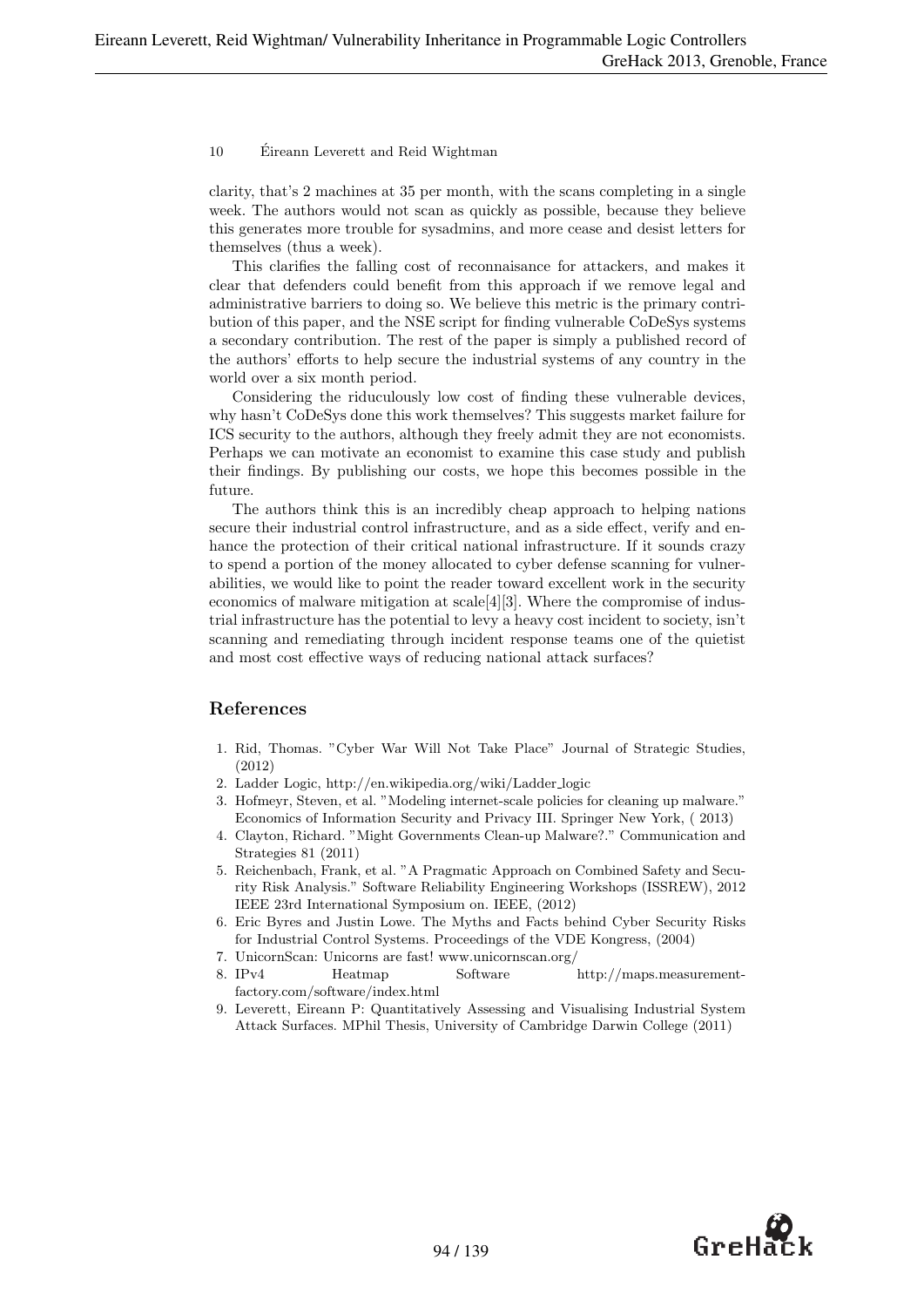- 10. N3S-Software CoDeSys Improper Access Control (Update), http://ics-cert.uscert.gov/alerts/ICS-ALERT-12-097-02A
- 11. 3S CoDeSys Multiple Vulnerabilities, http://ics-cert.us-cert.gov/advisories/ICSA-13-011-01
- 12. 3S CODESYS Gateway-Server Multiple Vulnerabilities (Update A), http://icscert.us-cert.gov/advisories/ICSA-13-050-01A
- 13. Zakir Durumeric and Eric Wustrow and J. Alex Halderman: ZMap: Fast Internet-Wide Scanning and its Security Applications. Proceedings of the 22nd USENIX Security Symposium, (2013)
- 14. Beck IPC GmbH sc1x3 CoDeSys Processors, http://www.beckipc.com/en/products/sc1x3/index.asp

### Code Appendix

NMAP NSE script for determing vulnerable CoDeSys devices

```
description = [[ development
author = "hdm"-- minor tweaks and bugfix by krw
license = "Same as Nmap--See http://nmap.org/book/man-legal.html"
categories = {"discovery", "safe"}
local nmap = require "nmap"
local comm = require "comm"
local stdnse = require "stdnse"
local strbuf = require "strbuf"
local nsedebug = require "nsedebug"
-- Script is executed for any TCP port.
portrule = function( host, port )
 return port.protocol == "tcp"
-- Grabs a banner and outputs it nicely formatted.
action = function( host, port )
  local out = grab_banner(host, port, "\187\187\001\000\000\000\001")
  if out == "EOF" then
    -- try a big-endian query
    out = grab_banner(host, port, "\187\187\000\000\000\001\001")
  end
  return output( out )
-- Returns a number of milliseconds for use as a socket timeout
-- value (defaults to 5 seconds).
-- @return Number of milliseconds.
function get_timeout()
  return 5000
```
-- Connects to the target on the given port and returns any

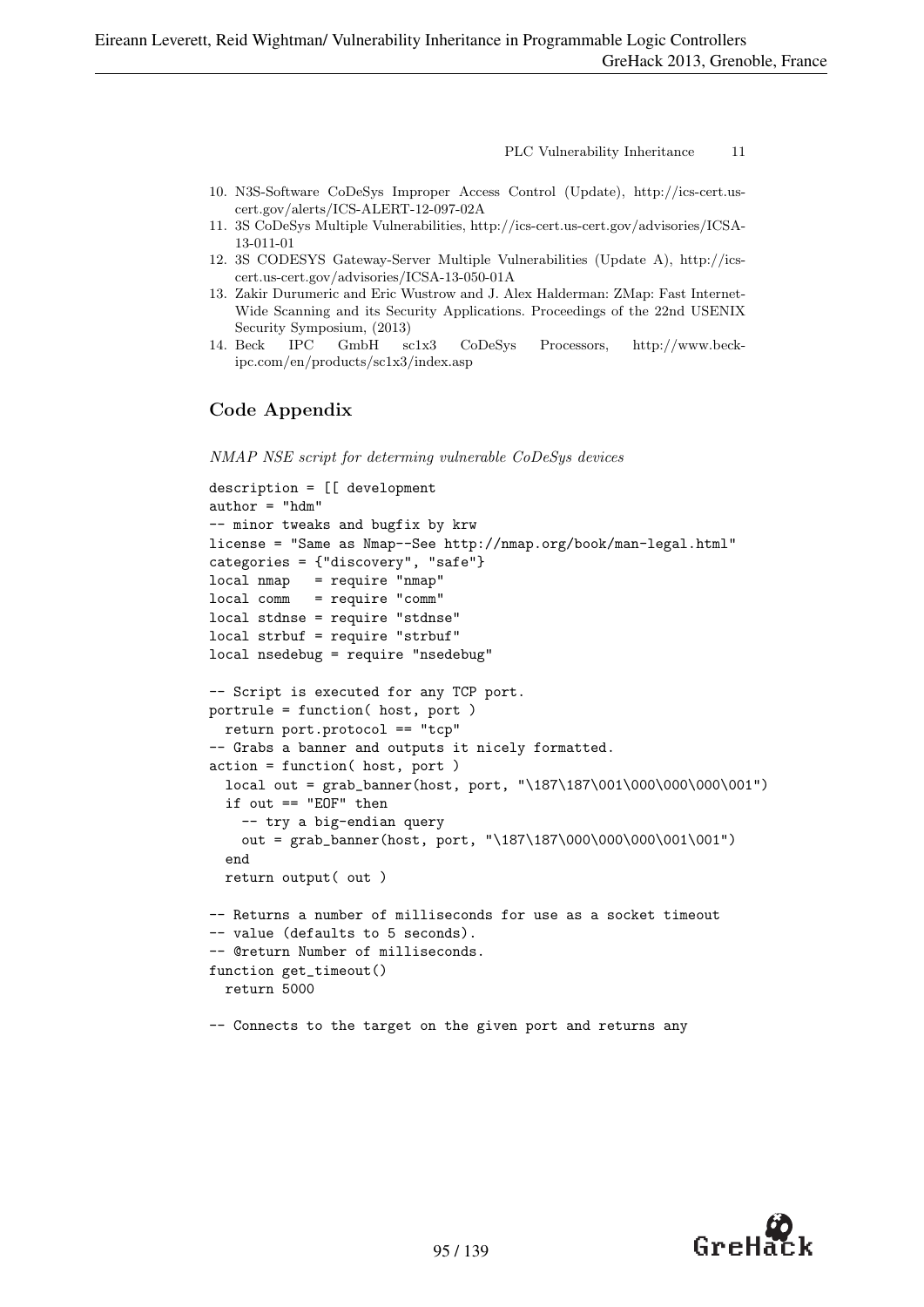```
12 Eireann Leverett and Reid Wightman ´
-- data issued by a listening service.
-- @param host Host Table.
-- @param port Port Table.
-- @return Socket descriptor and initial banner
function grab_banner(host, port, query)
  local st, buff, banner
  local proto = "tcp"
  local socket = nmap.new_socket()
  socket:set_timeout(get_timeout())
  banner = ""
  proto = "tcp"
  st = socket:connect(host, port, proto)
  if not st then
    socket:close()
   return nil
  end
  socket:send(query)
-- Big endian version
-- socket:send("\187\187\000\001\000\000\001")
-- socket:send("\xbb\xbb\x01\x00\x00\x00\x01")
  st,banner = socket:receive()
  socket:close()
  return banner
-- Formats the banner for printing to the port script result.
-- Non-printable characters are hex encoded and the banner is
-- then truncated to fit into the number of lines of output desired.
-- @param out String banner issued by a listening service.
-- @return String formatted for output.
-- Ripped from banner.nse with line wrap disabled (corrupts output)
function output( out )
  if type(out) \tilde{ } = "string" or out == "" then return nil end
  local filename = SCRIPT_NAME
 local line_len = 75
  -- The character width of command/shell prompt window.
  local fline_offset = 5
  -- number of chars excluding script id not available to the script
  -- on the first line
  -- number of chars available on the first line of output
  -- we'll skip the first line of output if the filename is looong
  local fline_len
  if filename:len() < (line_len-fline_offset) then
    fline_len = line_len -1 -filename:len() -fline_offset
  else
    fline_len = 0
```
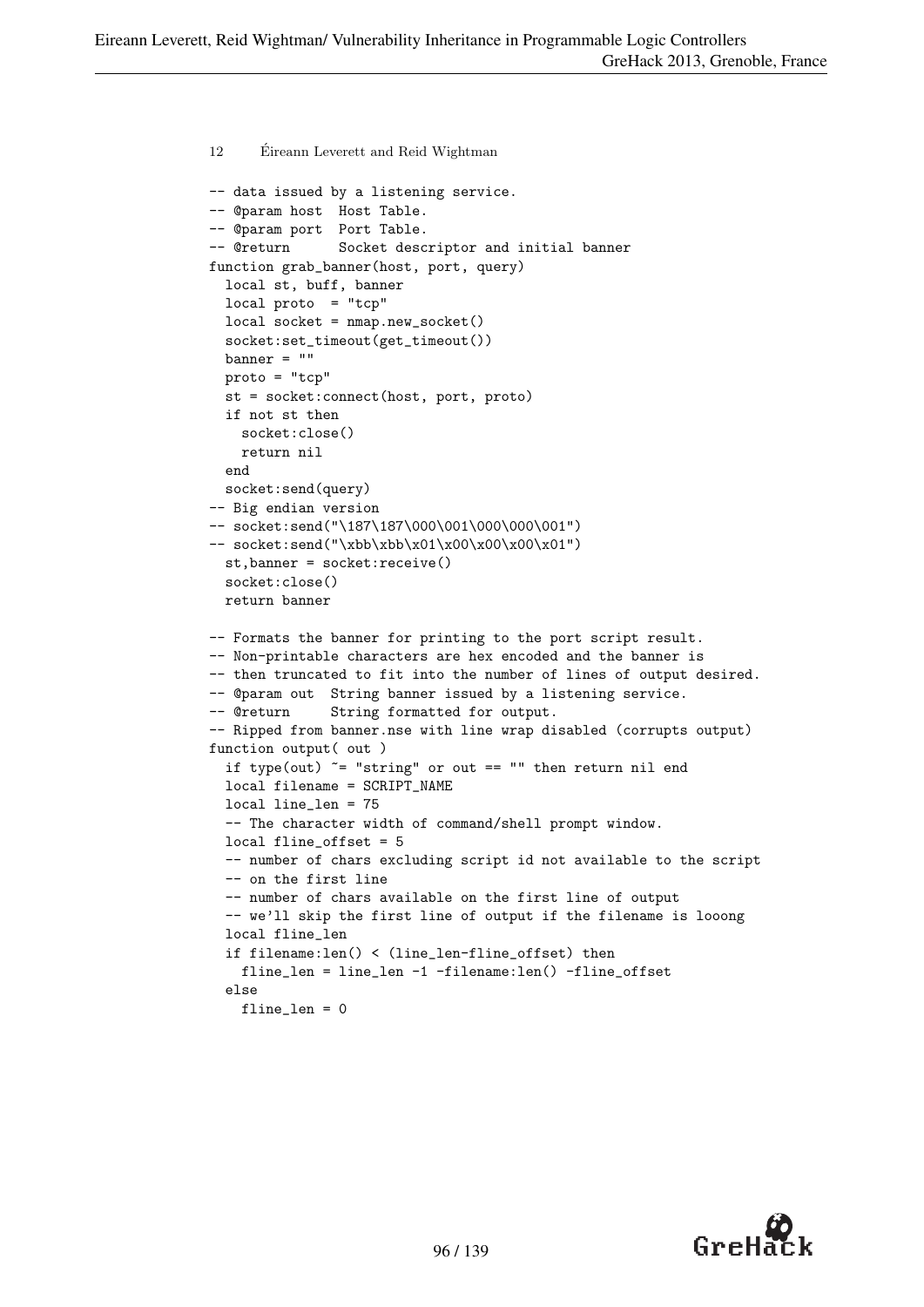```
PLC Vulnerability Inheritance 13
  end
  -- number of chars allowed on subsequent lines
  local sline_len = line_len -1 -(fline_offset-2)
  -- replace non-printable ascii chars - no need to do the whole string
  out = replace_nonprint(out, (out:len() * 3) + 1)-- 1 extra char so we can truncate below.
  -- break into lines - this will look awful if line_len is more than
  -- the actual space available on a line...
  local ptr = fline_len
  local t = \{\}t[#t+1] = outreturn table.concat(t,"\n")
-- Replaces characters with ASCII values outside of the range of standard printable
-- characters (decimal 32 to 126 inclusive) with hex encoded equivalents.
-- The second parameter dictates the number of characters to return, however, if the
-- last character before the number is reached is one that needs replacing then up to
-- three characters more than this number may be returned.
-- If the second parameter is nil, no limit is applied to the number of characters
-- that may be returned.
-- @param s String on which to perform substitutions.
-- @param len Number of characters to return.
-- @return String.
-- Pulled from banner.nse and mangled to escape \r\t\n separately
function replace_nonprint( s, len )
  local t = \{\}local count = 0for c in s:gmatch(".") do
    if c:byte() == 9 thent[#t+1] = ("\\%s") : format("t")count = count + 3elseif c:byte() == 10 thent[#t+1] = ("\\\\%s") : format("n")count = count + 3elseif c:byte() == 13 thent[#t+1] = ("\\$\%s"): format("r")count = count + 3elseif c:byte() < 32 or c:byte() > 126 then
      t[#t+1] = ("\\x\&s") : format(("0\&s") : format(((stdnse.\iota \text{check}(c:byte))) : upper())):sub(-2,1)-- capiche
      count = count+4else
      t[#t+1] = ccount = count + 1end
```